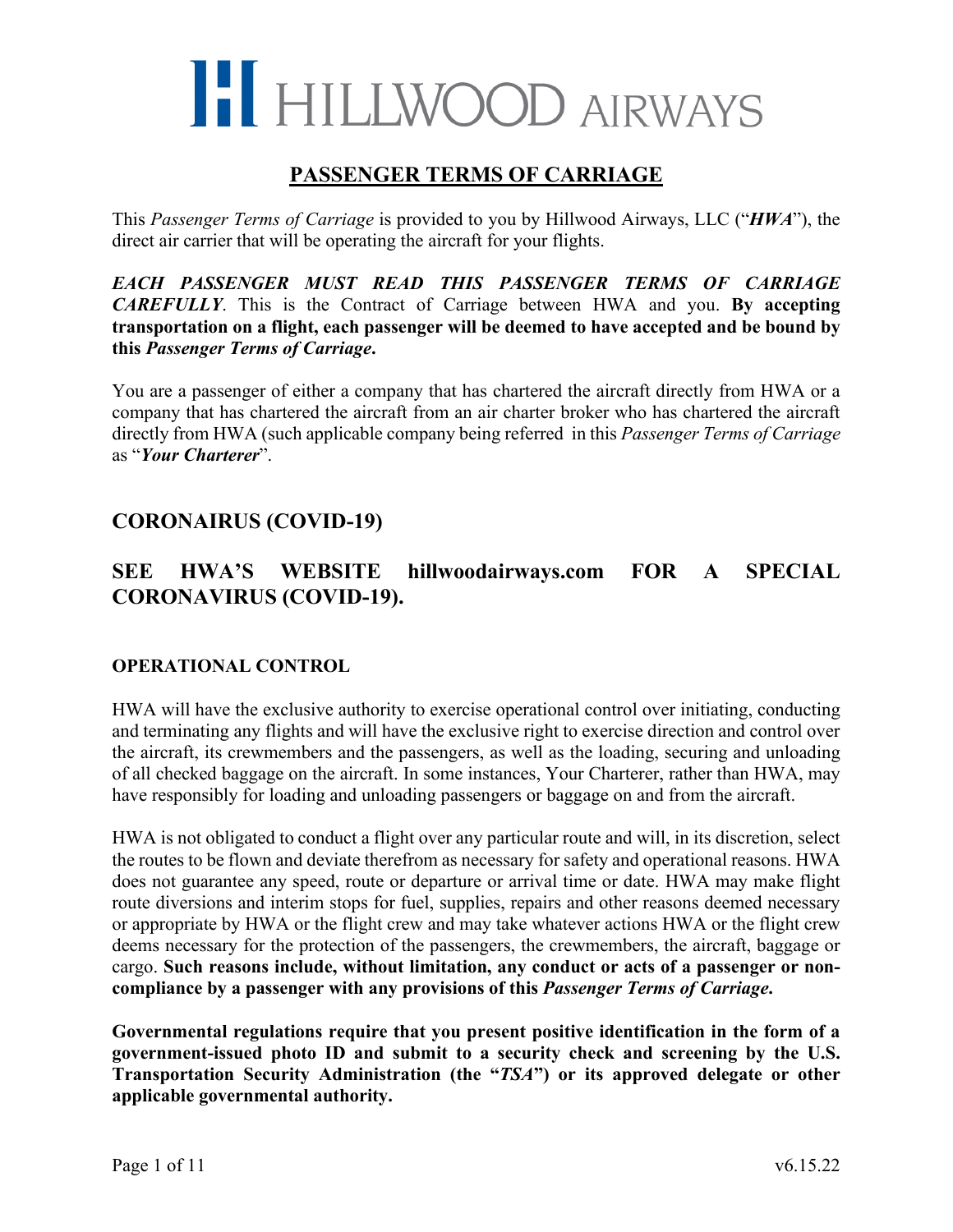

**Each passenger must be in possession of all documents enabling him or her to comply with all applicable laws regarding entry into destination countries and have a valid visa (if applicable) and proof of required vaccinations (if applicable).** 

HWA may cancel any flight:

- (a) if HWA, in its sole discretion, determines that the transportation would be unsafe or in violation of any applicable law;
- (b) if all governmental approvals regarding the flights and airport operations are not timely issued;
- (c) as permitted by the air charter contract between HWA and the charter company with whom HWA has directly contracted to provide the air transportation for your flights, including, but not limited to, the failure of such charter company to comply with that air charter contract; or
- (d) **if the conduct or actions of any passenger are not in compliance with this**  *Passenger Terms of Carriage.*

#### **BAGGAGE AND ANIMALS**

- **1.** *Lithium Batteries.* **Lithium batteries create a hazardous condition when brought on board an aircraft due to the danger of lithium battery fires. YOU MUST NOT CREATE THAT DANGER.** 
	- *a.* **Electronic devices containing lithium batteries (such as laptop computers, tablets, e-cigarettes, smart phones and cameras) and spare lithium batteries must not be placed in baggage checked for carriage in the cargo compartment of the aircraft.**
	- *b.* **"Smart" luggage may contain lithium batteries and may be checked for carriage in the cargo department of the aircraft ONLY if the batteries are removed and protected as described in Paragraph 1c of this BAGGAGE AND ANIMALS section.**
	- *c.* **Any devices containing lithium batteries and any spare or removed lithium batteries are permitted to be carried by passengers in the aircraft cabin in carryon baggage, PROVIDED THAT lithium batteries carried by a passenger in the aircraft cabin that are not properly installed in a device must be protected to prevent short circuits by keeping them in unopened original packaging, by insulating the battery terminals by taping over exposed terminals or by placing each battery in a separate plastic bag.**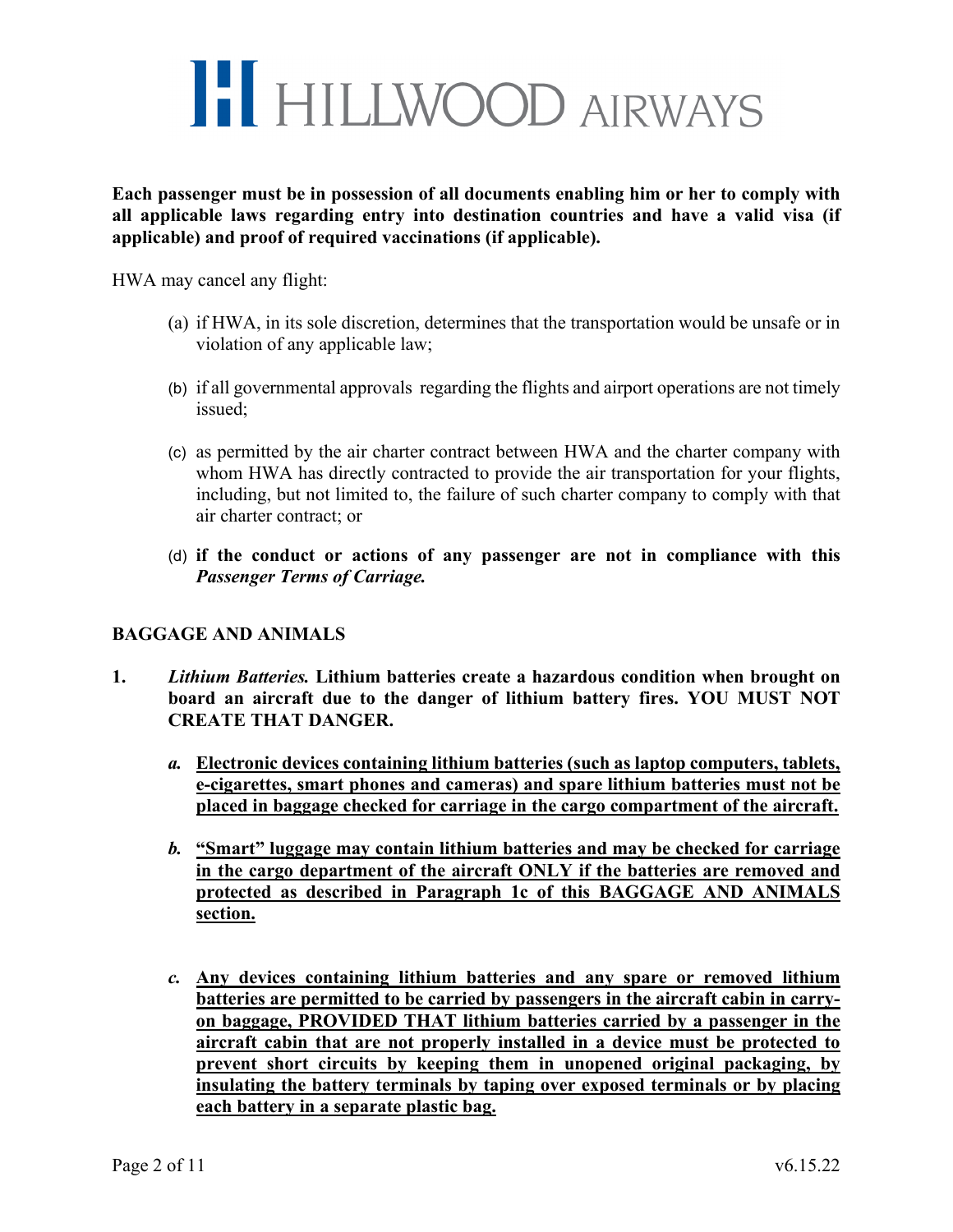- **2.** *Conditions of Acceptance:* HWA will accept for transportation on the aircraft as baggage (whether checked in the cargo compartment or carried in the aircraft cabin) only such articles, effects and other personal property which, as determined by HWA in its discretion, will not compromise the safety of the flight and which can be transported in accordance with applicable law, including, but not limited to, rules and regulations of the U.S. Federal Aviation Administration (the "*FAA*"). HWA may refuse to carry baggage or property for transportation on any flight other than the one on which you are to be transported. HWA may refuse to transport any baggage that, as determined by HWA in its discretion, cannot be handled in an ordinary manner, is not properly packaged or if its weight, size or character renders it unsuitable for transportation as determined by HWA in its sole discretion. All baggage is subject to inspection by the TSA and HWA. *Each passenger is responsible for all duties, fees and charges related to his or her baggage*.
- **3.** *Fragile, Perishable and High-Value Items:* You must declare and describe to HWA any item of baggage that is fragile, perishable or that has a value in excess of the \$3,800 amount (as such may be revised) as specified in Section 8 of this BAGGAGE AND ANIMALS section. HWA has the right to refuse to carry any such item on the flight. If either (a) you do not declare and describe any such item to HWA, or (b) HWA agrees to your request that any such declared and described item be carried on the flight after an initial assessment by HWA, such carriage will be at your sole risk, and HWA will have no responsibility or liability to you for any damages to such item occurring during the flight or the loading or unloading of the item on or from the aircraft, except as set forth in Paragraph 8 of this BAGGAGE AND ANIMALS section and as set forth in ADVICE TO INTERNATIONAL PASSENGERS ON LIMITATIONS OF LIABILITY section below, if applicable.
- **4.** *Identification:* HWA may refuse to accept for transportation any baggage that does not bear a tag, label or other device, acceptable to HWA in its discretion, with your name, address and telephone number.
- **5.** *No Liability:* Subject to the provisions of Paragraph 8 of this BAGGAGE AND AMIMALS section, HWA will have no liability whatsoever for any of your baggage or other personal property: (a) carried on or checked on the aircraft in violation of any restrictions set forth in this document, (b) outside of HWA's possession, including, but not limited to, baggage or personal property in the possession of or managed by Your Charterer, airport terminal operations, fixed base operators, transportation companies, shipping companies, hotels or inns; (c) delivered to HWA in damaged condition; (d) resulting from your packing; (e) damaged, lost or delayed due to a security search by or on behalf of any governmental authorities; or (f) misdirected or failure of delivery by Your Charterer, an airport terminal, a fixed base operator, a transportation company, a shipping company, a hotel or an inn.
- **6.** *Limitation of Liability with respect to Items Carried in the Passenger Cabin***. In addition, HWA does not have any liability for any items carried in the passenger cabin, except**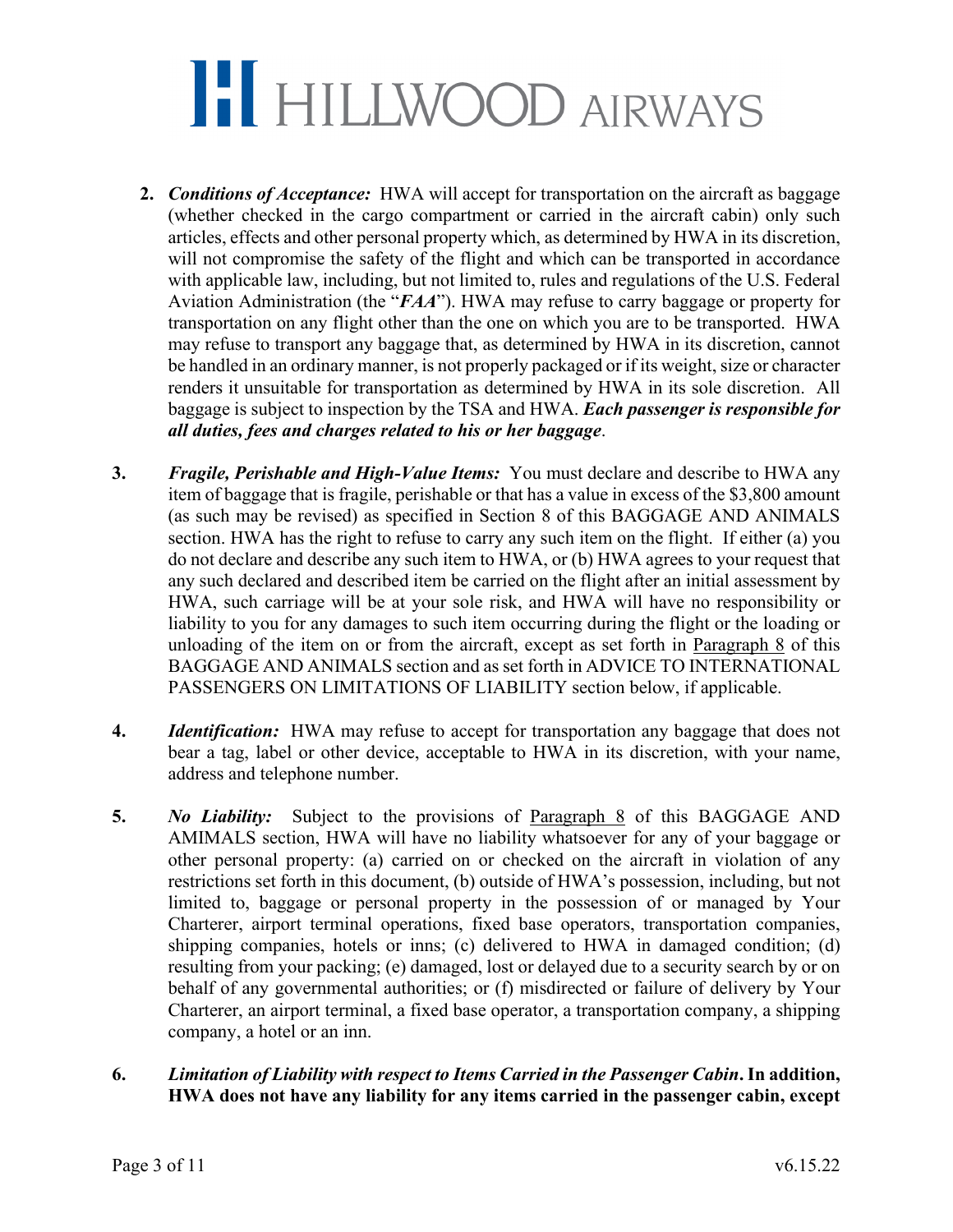

**to the extent of damage caused by the negligence of the cabin crew to any such items, provided that (a) such damaged item neither is prohibited for carriage by this**  *Passenger Terms of Carriage* **nor is an item for which HWA has no liability as provided in this** *Passenger Terms of Carriage***, and (b) any such liability is subject to the limitation of HWA's liability as provided in Paragraph 8 of this BAGGAGE AND ANIMALS section.**

- **7.** *Storage of Carry-on Baggage:* All carry-on baggage or personal items must be properly stored on the aircraft in accordance with all applicable regulations of the FAA and requirements of the crewmembers of HWA.
- **8.** *Limitation of Liability with respect to Personal Property and Baggage:* **SUBJECT TO APPLICABLE LAW, WITH RESPECT TO DOMESTIC TRAVEL (TRAVEL PROVIDED SOLELY BETWEEN DESTINATIONS WITHIN THE UNITED STATES), HWA'S LIABILITY TO YOU FOR PROVABLE DIRECT OR CONSEQUENTIAL DAMAGES RESULTING FROM THE DISAPPEARANCE OR LOSS OF, DAMAGE TO OR DELAY IN DELIVERY OF A PASSENGER'S PERSONAL PROPERTY. INCLUDING BAGGAGE IN HWA'S CUSTODY WILL NOT EXCEED THE AMOUNT OF \$3,800.00 USD. NOTHING IN THIS PASSENGER TERMS OF CARRIAGE LIMITS SUCH LIABILITY OF HWA TO AN AMOUNT LESS THAN \$3,800.00 USD FOR EACH PASSENGER**. **THE DOLLAR AMOUNT REFERENCED ABOVE IS SUBJECT TO CHANGE BY THE U.S. DEPARTMENT OF TRANSPORTATION.**
- **9.** *No Liability for Certain Items in Checked Baggage:* Subject to applicability of certain international treaties with respect to checked baggage, HWA does not assume and has no liability for any of the following items contained in checked baggage, regardless of whether or not HWA knew or should have known of the presence of any such items: antiques; artifacts; artwork; books and documents; china or other dishware; computers and other electronic equipment (and batteries); computer software; fragile items; furs; heirlooms; keys; liquids; money; coins or bullion; orthotics; surgical supports; perishable items; photographic, video and optical equipment; precious metals, stones or jewelry (including, without limitation, time pieces); securities or negotiable papers; silverware; samples, unique or irreplaceable items; or any other similar valuable items. In addition, HWA does not assume and has no liability for musical instruments or recreational or sports items not packed in a hard-sided case, except that a sports team's official team equipment may be packed in soft-cover containers or bags. If any such items are lost damaged or delayed, you will not be entitled to any reimbursement by HWA. **Do not attempt to check these items, except for Charterer's official team equipment packed as provided above.**
- **10.** *Prohibited Items:* Hazardous materials, firearms and ammunition are prohibited from being carried on the aircraft either in the cabin or in the cargo area unless specifically approved in writing by HWA. Examples of hazardous items (but not an exclusive list – view a more complete description at https://www.faa.gov/hazmat/packsafe/, which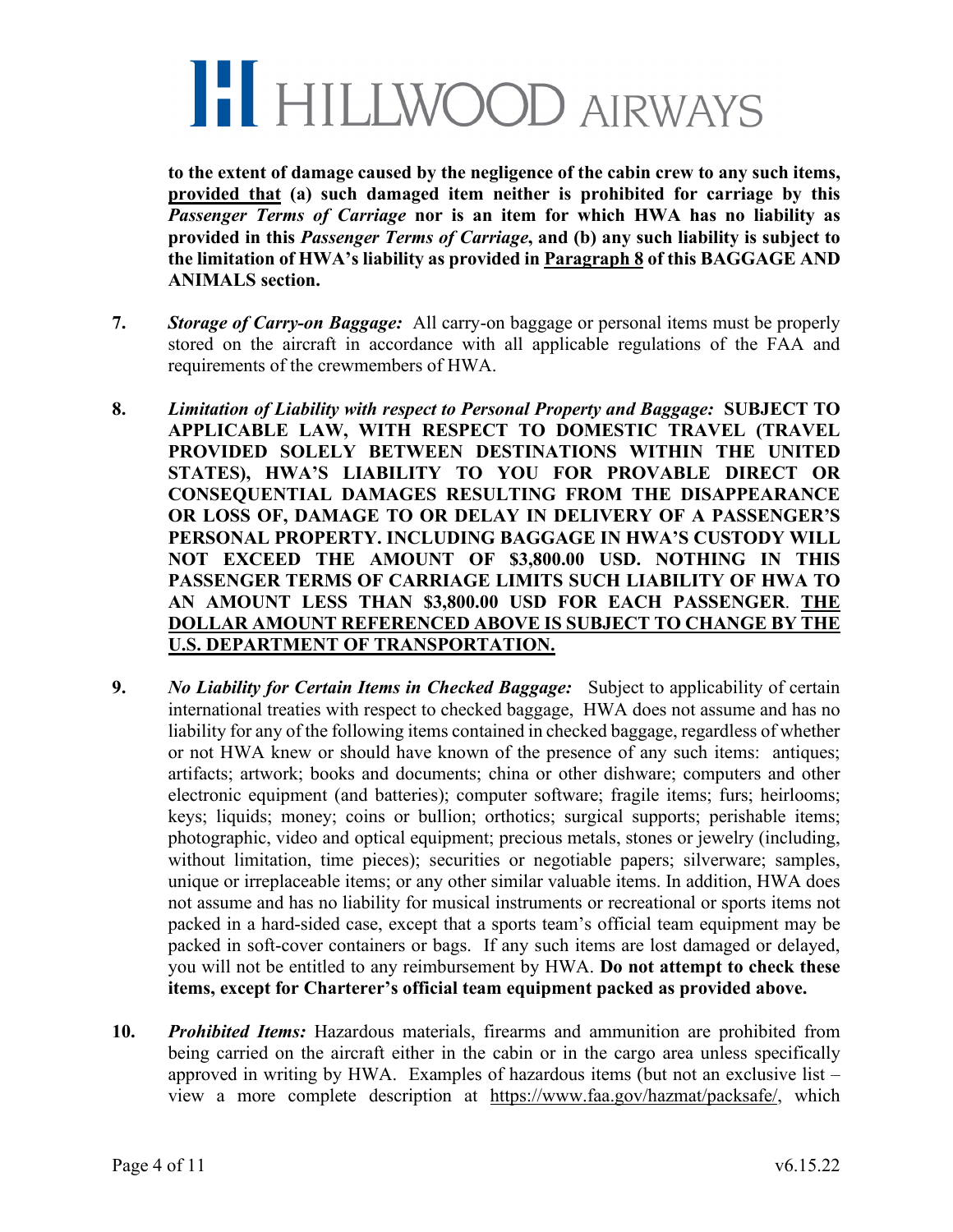describes items prohibited for carriage by passengers on the aircraft or in checked baggage) are lithium batteries (other than those carried by passengers in the aircraft cabin in carryon baggage or check for carriage on the aircraft in strict compliance with requirements set forth in Paragraph 1 of this BAGGAGE AND ANIMALS section), e-cigarettes, explosives, fireworks, aerosol sprays, flammables, oxidizers, toxins, radioactives and corrosives. **Carriage of prohibited items may result in fines or in certain cases imprisonment.**

- **11.** *Service Animals.* **The carriage of service animals in the cabin of the aircraft is governed by federal law**. A service animal is limited to a dog that is individually trained or able to provide assistance to a qualified person with a disability. HWA will apply legally permitted acceptance criteria for service animals and may deny transport to a service animal under certain circumstances as provided in the federal law. In addition, HWA will apply certain requirements regarding the service animals while at the airport or other boarding location and while on the aircraft.
- **12.** *Pets and Other Animals That are not Service Animals:* **Pets and other animals that are not service animals may be carried on the aircraft only with HWA's approval in its sole and absolute discretion. As a condition for such discretionary approval, for example, but not by way of limitation, HWA may impose requirements regarding prohibitions of certain types of animals, your control of the animal (e.g., on a leash or harness or in kennel), restricted seating for you and placement of your animal or its kennel/container.**

### **PASSENGERS**

- *1. Disruptive or Dangerous Behavior.* **Federal law prohibits a passenger's disruptive or dangerous behavior on board an aircraft, the violation of which may subject the offending passenger to severe civil and criminal fines and penalties, including imprisonment. Some examples of such prohibited behavior are:**
	- *a.* **Intimidating or interfering with a crewmember in the performance of his or her duties, which intimidation or interfering can result not only by physical actions but also by the use of foul or threatening language or gestures;**
	- *b.* **Assaulting or threatening physical harm or assault (including deliberately coughing or spitting on) or physical contact directed at a crewmember or a passenger on board or while boarding or disembarking from the aircraft;**
	- *c.* **Non-compliance with instructions and directives by crewmembers, including, but not limited to, (i) resulting in a crewmember having to provide on multiple occasions repeated instructions or directives due to, or (ii) delivering a diatribe**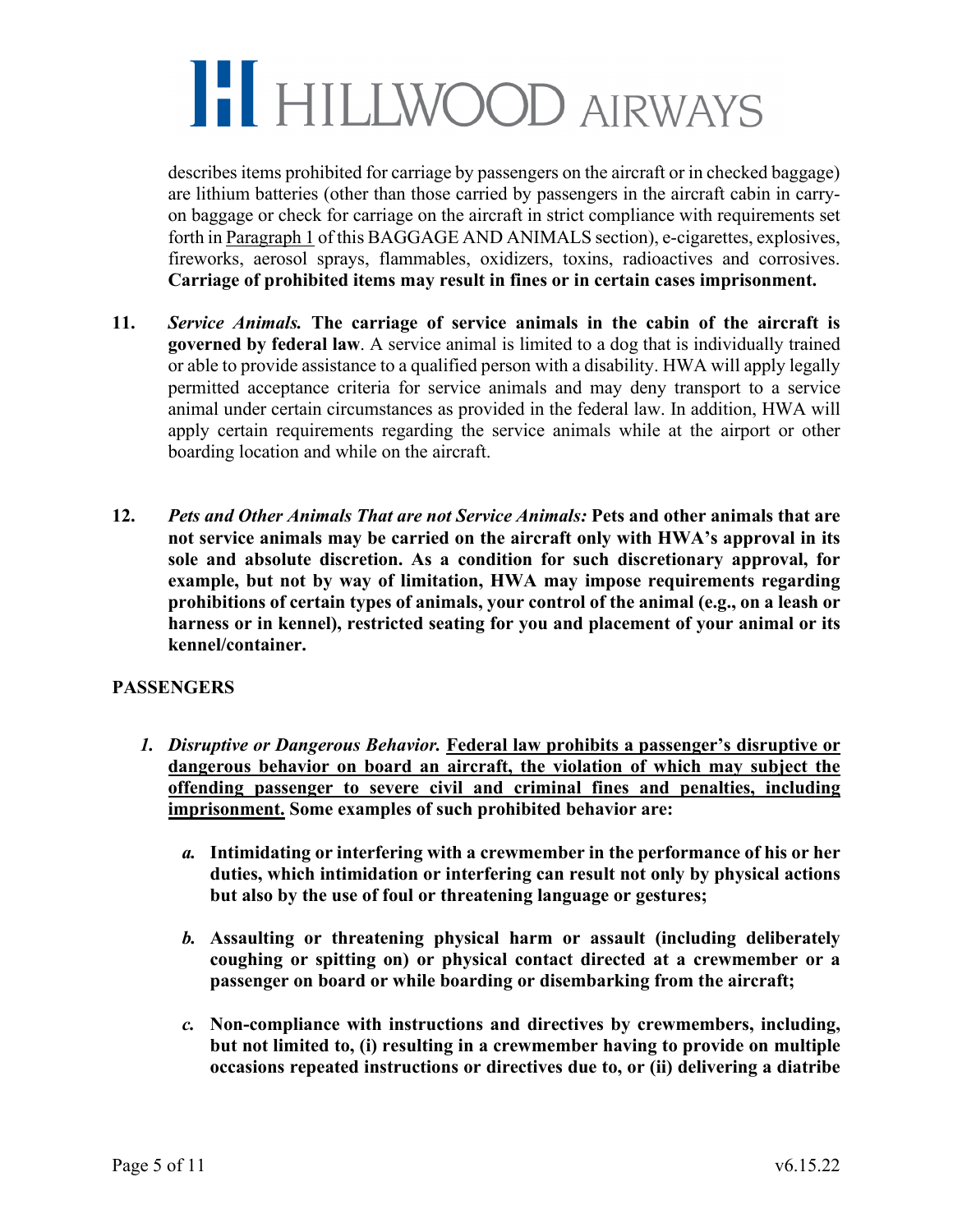

**at a crewmember that impacts the crewmember's ability to perform duties as determined by such crewmember; or**

- *d.* **Intentionally causing damage to the aircraft**.
- *2. Crewmember Instructions:* You must comply with all instructions and directions of the crewmembers. **A failure of any passenger to comply with instructions of the crewmembers, with the requirements of this** *Passenger Terms of Carriage* **or with the requirements of applicable law could result in the required disembarkment (and possible fine and/or arrest) of the offending passenger at any airport, including an airport to which the aircraft is diverted due to such failure of a passenger to comply.**
- *3. Refusal to Transport:* HWA may refuse to transport you or may remove you from your flight at any point for any reason, including, but not limited to:
	- a. Refusal by you to permit a search of your person or property for prohibited items;
	- b. Refusal by you to produce positive identification upon request or otherwise timely comply with all screening and other requirements of HWA or the TSA or similar security screening agency of any other country;
		- c. If your physical or mental condition is such that, in HWA's sole opinion, you are or may be unable or incapable of comprehending or complying with safety instructions without assistance;
	- d. If your conduct is disorderly, abusive, violent or detrimental to other passengers, the crewmembers or the aircraft or your attire is offensive or inappropriate, as determined in the sole discretion of the crewmembers;
		- e. You appear to be intoxicated or under the influence of drugs;
		- f. You attempt to interfere with the performance of the duties of any crewmember, or you refuse to obey instruction from any crewmember;
		- g. You engage in any action, voluntary or involuntary, that might jeopardize the safety of the aircraft or any of its occupants; or
		- h. Your non-compliance with any of the requirements or other provisions of this *Passenger Terms of Carriage*.
- *4. Damage to Aircraft:* You will be responsible for any damage you cause to the aircraft, aircraft interior or aircraft components as a result of your acts, whether voluntary or involuntary, or your failure to obey the instructions of a crewmember.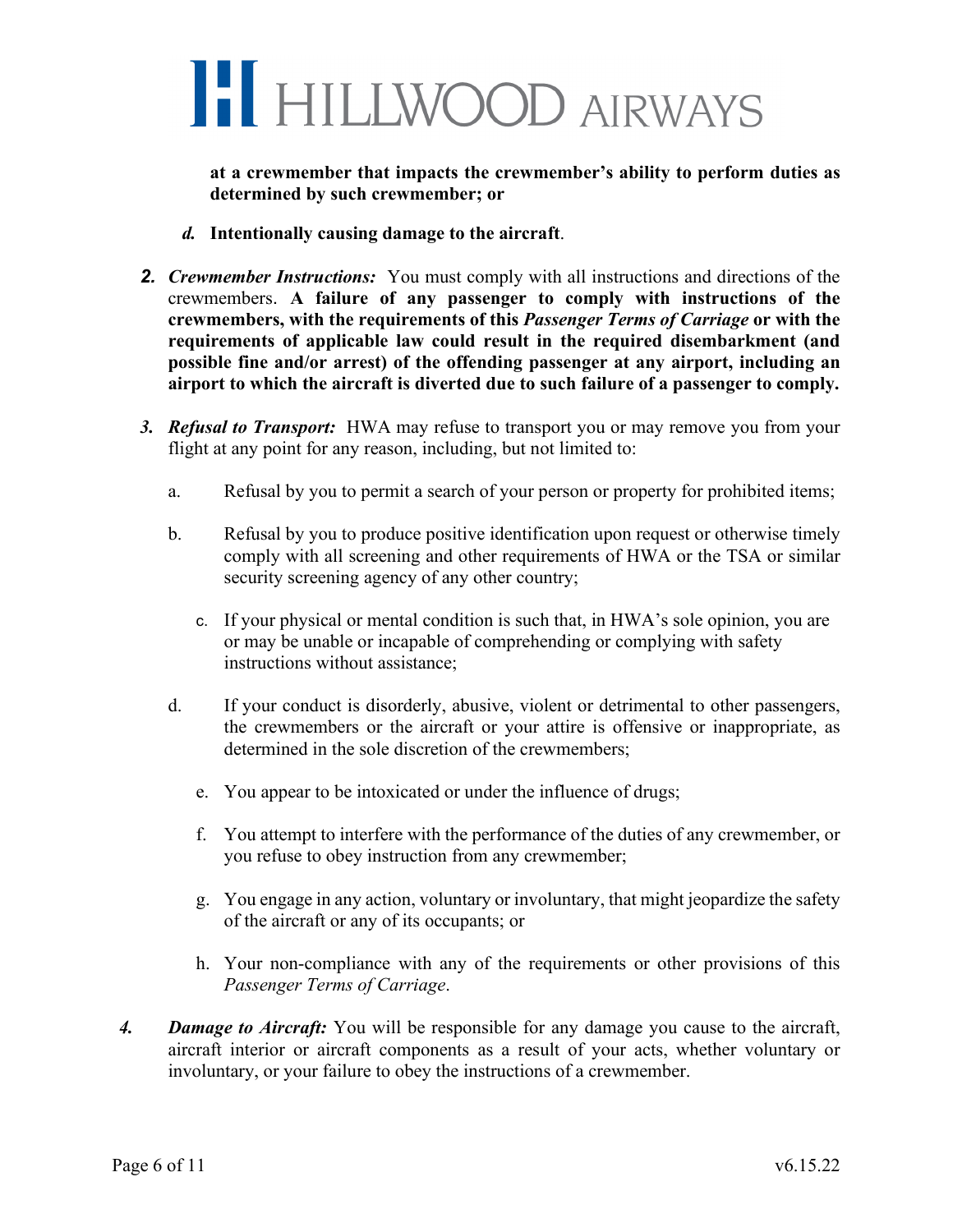

- *5. Injury to Occupants of Flight:* You will be responsible for and will indemnify and hold HWA harmless for any bodily or personal injury or harm you inflict on another passenger or a crewmember.
- *6. Delay or Termination of Flight:* HWA will have no liability to you for any damages, including any indirect, special, exemplary, consequential or incidental damages, for any delay, cancellation or termination of your flight for events beyond the reasonable control of HWA, as determined by HWA in its discretion.
- *7. Passenger Security, Safety and Health Risks*. Some destinations expose passengers to heightened risks or safety and security, including but not limited to, crime, violence and terrorism and to certain health/disease risks. Information regarding those risks can be obtained at:

http://www.state.gov http://cia.cov http://cdc.gov

### **ADVICE TO INTERNATIONAL PASSENGERS ON LIMITATIONS OF LIABILITY**.

- **1.** PASSENGERS EMBARKING UPON A JOURNEY INVOLVING AN ULTIMATE DESTINATION OR A STOP IN A COUNTRY OTHER THAN THE COUNTRY OF DEPARTURE ARE ADVISED THAT THE PROVISIONS OF AN INTERNATIONAL TREATY (THE WARSAW CONVENTION, THE 1999 MONTREAL CONVENTION, OR OTHER TREATY), AS WELL AS THIS *PASSENGERS TERMS OF CARRIAGE*, MAY BE APPLICABLE TO THEIR ENTIRE JOURNEY, INCLUDING ANY PORTION ENTIRELY WITHIN THE COUNTRIES OF DEPARTURE AND DESTINATION. THE APPLICABLE TREATY GOVERNS AND MAY LIMIT THE LIABILITY OF CARRIERS TO PASSENGERS FOR DEATH OR PERSONAL INJURY, DESTRUCTION OR LOSS OF OR DAMAGE TO BAGGAGE AND FOR DELAY OF PASSENGERS AND BAGGAGE.
- **2.** ADDITIONAL PROTECTION CAN USUALLY BE OBTAINED BY PURCHASING INSURANCE FROM A PRIVATE COMPANY. SUCH INSURANCE MAY NOT BE AFFECTED BY ANY LIMITATION OF THE CARRIER'S LIABILITY UNDER AN INTERNATIONAL TREATY. FOR FURTHER INFORMATION PLEASE CONSULT YOUR INSURANCE COMPANY REPRESENTATIVE.
- **3.** IF THE WARSAW CONVENTION, THE MONTREAL CONVENTION OR OTHER INTERNATIONAL TREATY (COLLECTIVELY THE "*CONVENTION*") IS APPLICABLE TO YOUR TRAVEL, SUCH CONVENTION MAY LIMIT THE LIABILITY OF HWA IN RESPECT OF (I) DEATH OF OR INJURY TO YOU, OUR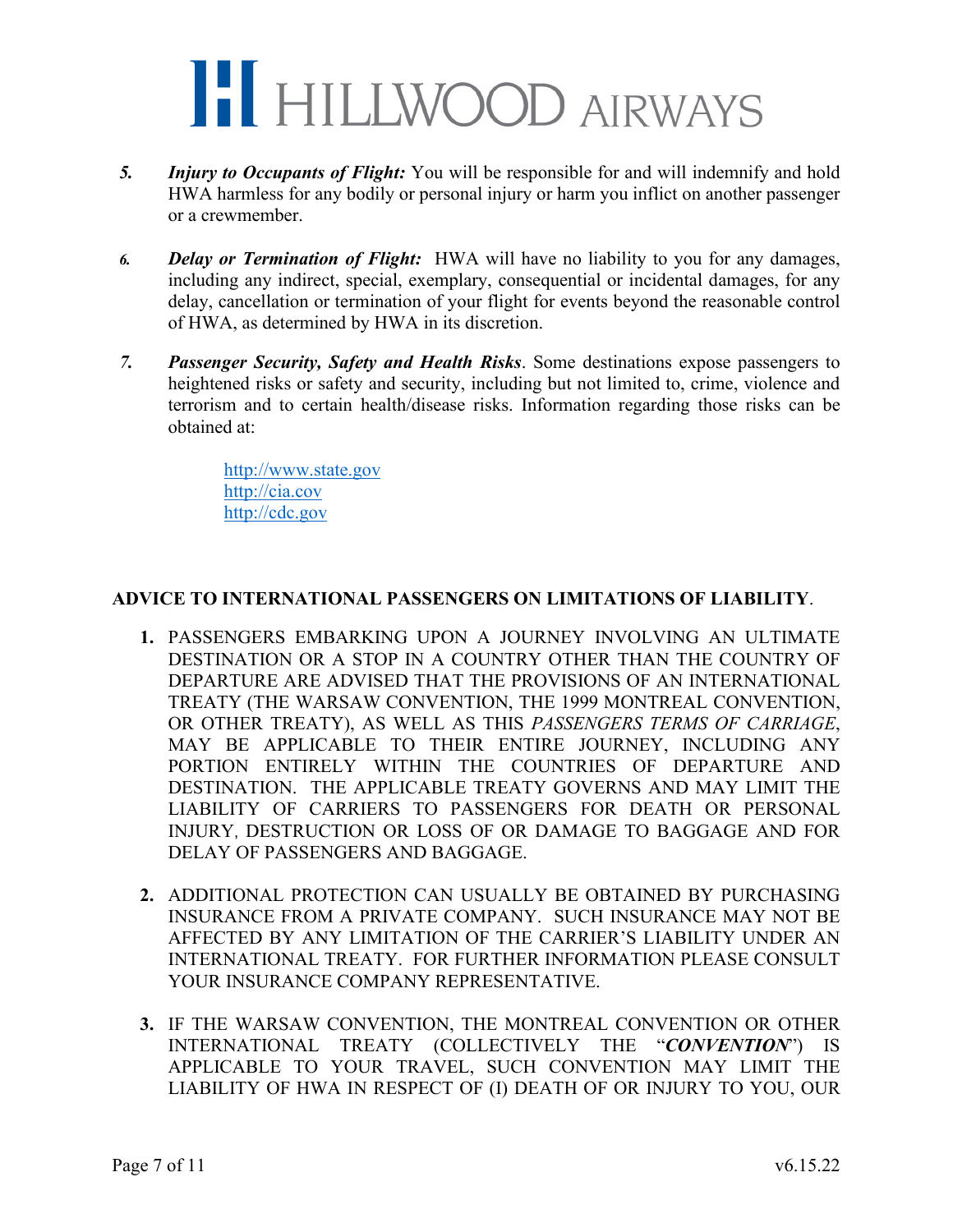PASSENGER, (II) DESTRUCTION OF, OR LOSS OF OR DAMAGE TO, YOUR BAGGAGE (CHECKED OR UNCHECKED), AND (III) DELAY OF YOU, OUR PASSENGER, OR YOUR BAGGAGE. SUCH LIMITATIONS ARE SET FORTH IN THE APPLICABLE CONVENTION AND MAY BE MODIFIED FROM TIME TO TIME PURSUANT TO THE TERMS OF SUCH CONVENTION. AS A PASSENGER, YOU WILL BE SUBJECT TO THE APPLICABLE CONVENTION'S LIABILITY RULES AND LIMITATIONS. IN ACCORDANCE WITH THE CONVENTION, WITH RESPECT TO ANY CLAIM, HWA (A) DOES NOT WAIVE ANY LIMITS OF LIABILITY; (B) RESERVES ALL DEFENSES AVAILABLE TO IT, INCLUDING, BUT NOT LIMITED TO, THE EXONERATION DEFENSE OF ARTICLE 20 OF THE WARSAW CONVENTION AND ARTICLE 20 OF THE MONTREAL CONVENTION; AND (C) RESERVES ALL RIGHTS OR RECOURSE AGAINST THIRD PARTIES.

- **4.** IF YOUR TRAVEL IS SUBJECT TO THE MONTREAL CONVENTION (INCLUDING WITHOUT LIMITATION ARTICLE 20), AS OF THE DATE OF YOUR TRAVEL THE APPLICABLE LIMITATIONS OF HWA'S LIABILITY UNDER THE CONVENTION ARE AS FOLLOWS:
	- a. DEATH OR INJURY OF PASSENGERS: IN THE CASE OF DEATH OR BODILY INJURY OF A PASSENGER CAUSED BY AN ACCIDENT ON BOARD THE AIRCRAFT OR DURING EMBARKING OR DISEMBARKING, HWA MAY BE LIABLE FOR DAMAGES SUSTAINED UP TO 128,821 SPECIAL DRAWING RIGHTS PER PASSENGER, AND HWA CANNOT EXCLUDE OR LIMIT THIS LIABILITY EXCEPT PURSUANT TO ARTICLE 20 OF THE CONVENTION.
	- b. WITH RESPECT TO DAMAGES THAT EXCEED 128,821 SPECIAL DRAWING RIGHTS, HWA WILL NOT BE LIABLE FOR DAMAGES IF HWA PROVES THAT:
		- i. SUCH DAMAGE WAS NOT DUE TO THE NEGLIGENCE OR OTHER WRONGFUL ACT OR OMISSION OF HWA OR ITS SERVANTS OR AGENTS; OR
		- ii. SUCH DAMAGE WAS SOLELY DUE TO THE NEGLIGENCE OR OTHER WRONGFUL ACT OR OMISSION OF A THIRD PARTY.
	- c. DELAY OF PASSENGERS: HWA'S LIABILITY FOR DAMAGE CAUSED BY DELAYS IS LIMITED TO 5,346 SPECIAL DRAWING RIGHTS PER PASSENGER, PROVIDED:
		- i. HWA SHALL NOT BE LIABLE IF IT PROVES THAT IT AND ITS SERVANTS AND AGENTS TOOK ALL MEASURES THAT COULD REASONABLY BE REQUIRED TO AVOID THE DAMAGE OR THAT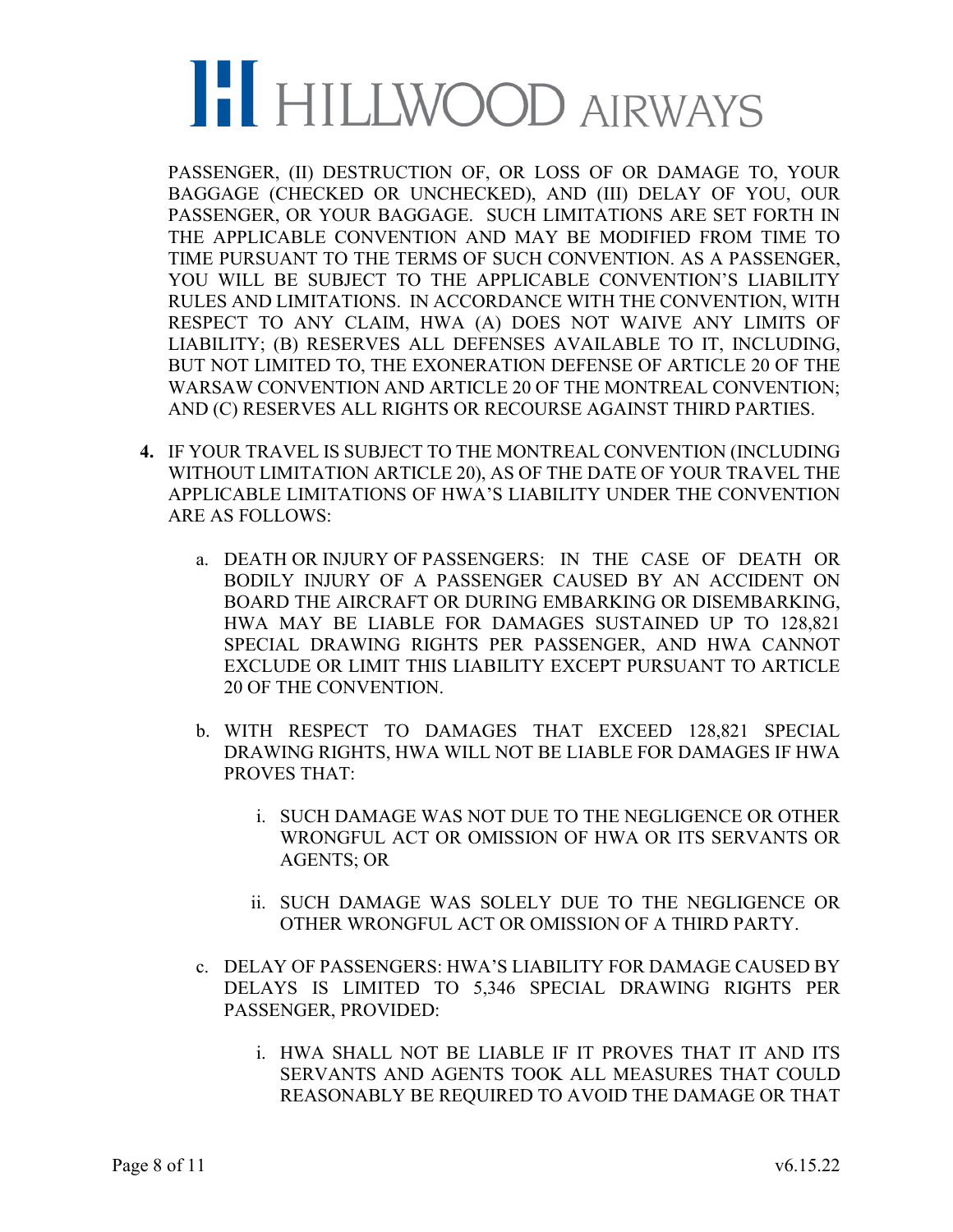

IT WAS IMPOSSIBLE FOR HWA OR ITS SERVANTS AND AGENTS TO TAKE SUCH MEASURES; AND

- ii. DAMAGES OCCASIONED BY DELAY ARE SUBJECT TO THE TERMS, LIMITATIONS AND DEFENSES SET FORTH IN THE MONTREAL CONVENTION.
- d. DAMAGE, DELAY, DESTRUCTION OF LOSS OF BAGGAGE: HWA IS LIABLE FOR DAMAGES SUSTAINED IN THE CASE OF THE DESTRUCTION, LOSS, DAMAGE OR DELAY OF CHECKED OR UNCHECKED BAGGAGE SUBJECT TO A LIMIT OF 1,288 SPECIAL DRAWING RIGHTS PER PASSENGER, AND ALSO SUBJECT TO THE FOLLOWING:
	- i. WITH RESPECT TO CHECKED BAGGAGE, THE EVENT THAT CAUSED THE DESTRUCTION, LOSS OR DAMAGE MUST TAKE PLACE ON BOARD HWA'S AIRCRAFT OR DURING ANY PERIOD WITHIN WHICH THE CHECKED BAGGAGE WAS IN THE CHARGE OF HWA;
	- ii. WITH RESPECT TO CHECKED BAGGAGE, HWA IS NOT LIABLE IF AND TO THE EXTENT THAT THE DAMAGE RESULTED FROM THE INHERENT DEFECT, QUALITY OR VICE OF THE BAGGAGE;
	- iii. IN THE CASE OF DELAY OF CHECKED BAGGAGE, HWA SHALL NOT BE LIABLE FOR ANY LOSS, DAMAGE OR DELAY IF HWA, AND ITS SERVANTS AND AGENTS, TOOK ALL MEASURES THAT COULD REASONABLY BE REQUIRED TO AVOID THE DAMAGE OR THAT IT WAS IMPOSSIBLE FOR HWA OR ITS SERVANTS AND AGENTS TO TAKE SUCH MEASURES; AND
	- iv. WITH RESPECT TO UNCHECKED BAGGAGE, INCLUDING PERSONAL ITEMS, HWA IS LIABLE IF THE DAMAGE RESULTED FROM ITS FAULT OR THAT OF ITS SERVANTS OR AGENTS.
- e. BAGGAGE GENERAL**:** WITH RESPECT TO BAGGAGE, PLEASE NOTE THE FOLLOWING:
	- i. ALL BAGGAGE CHECKED BY YOU SHALL BE CONSIDERED YOUR PROPERTY.
	- ii. A PARTICULAR PIECE OF BAGGAGE, CHECKED OR UNCHECKED, SHALL NOT BE CONSIDERED TO BE THE PROPERTY OF MORE THAN ONE PASSENGER.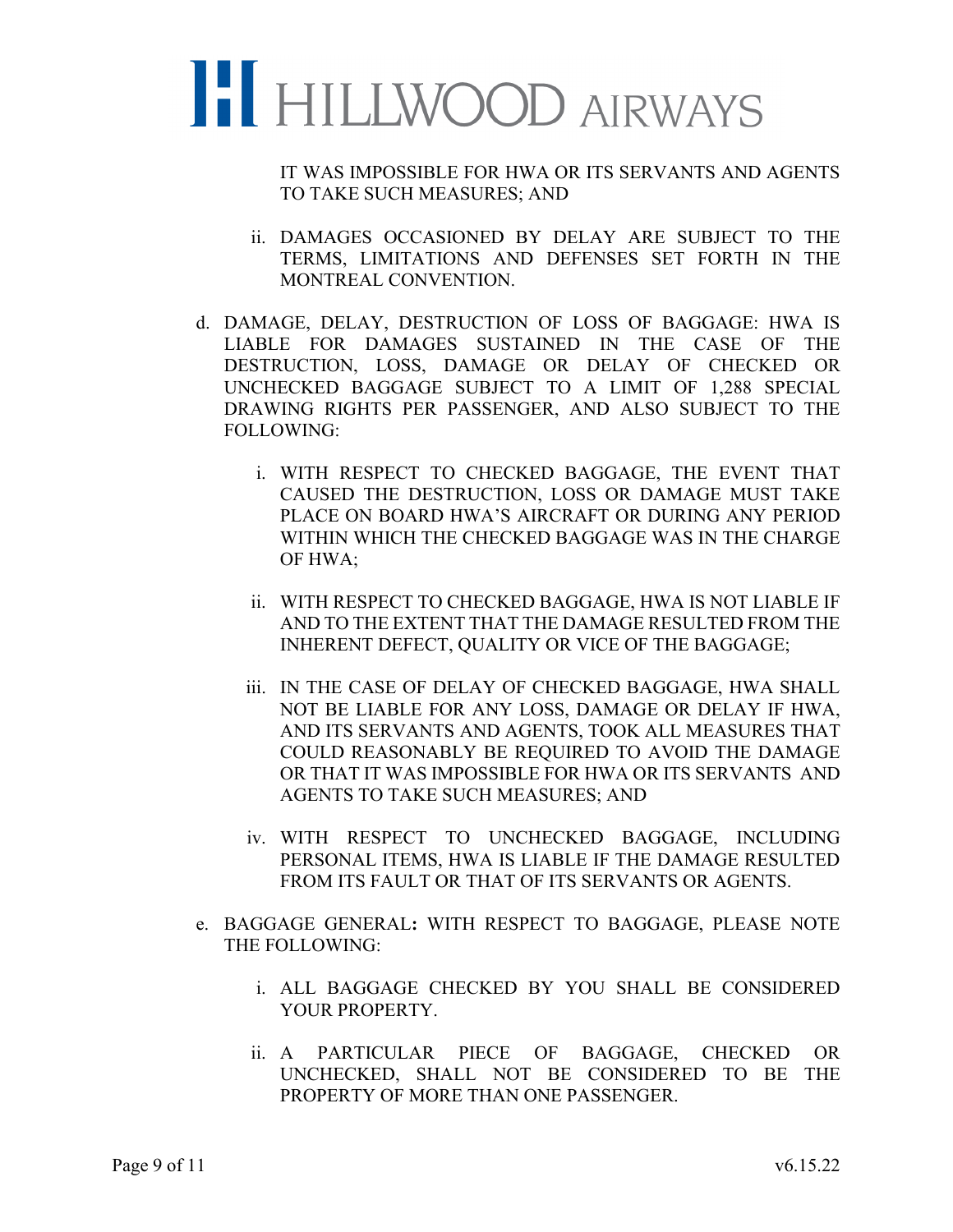

- iii. UNCHECKED BAGGAGE, INCLUDING PERSONAL ITEMS, IN YOUR POSSESSION AT THE TIME OF EMBARKATION SHALL BE CONSIDERED YOUR PROPERTY.
- iv. HWA IS NOT LIABLE FOR DESTRUCTION, LOSS, DAMAGE OR DELAY OF BAGGAGE NOT IN THE CHARGE OF HWA, INCLUDING BAGGAGE UNDERGOING SECURITY INSPECTIONS OR MEASURES NOT UNDER THE CONTROL AND DIRECTION OF HWA.
- v. IF YOU MAKE, AT THE TIME CHECKED BAGGAGE IS HANDED TO HWA, A SPECIAL DECLARATION OF INTEREST IN DELIVERY AT DESTINATION AND IF HWA, IN ITS SOLE AND ABSOLUTE DISCRETION, ACCEPTS SUCH SPECIAL DECLARATION AND YOU PAY A SUPPLEMENTARY SUM CHARGED BY HWA, HWA WILL BE LIABLE FOR THE DESTRUCTION, LOSS, DAMAGE OR DELAY OF SUCH CHECKED BAGGAGE IN AN AMOUNT NOT EXCEEDING THE DECLARED AMOUNT, UNLESS HWA PROVES THAT THE DECLARED AMOUNT IS GREATER THAN YOUR ACTUAL INTEREST IN DELIVERY AT DESTINATION.

**NOTE: A SPECIAL DRAWING RIGHT** ("SDR") is a basket of currencies consisting of the Euro, the Japanese yen, the pound sterling, the Chinese renminbi, and the U.S. Dollar. As such, the value of the SDR changes daily as currencies fluctuate. The U.S. dollar value of the SDR is posted daily in the website of the International Monetary Fund. More information, including a conversion table, is available at www.imf.org.

THE FOREGOING "ADVICE TO INTERNATIONAL PASSENGERS ON LIMITATIONS OF LIABILITY" IS SUBJECT TO THE TERMS, CONDITIONS AND LIMITATIONS OF THE CONVENTION. THE TERMS, CONDITIONS AND LIMITATIONS OF THE CONVENTION SHALL SUPERSEDE AND PREVAIL OVER THE FOREGOING. HWA RESERVES ALL DEFENSES AND LIMITATIONS AVAILABLE TO IT UNDER THE CONVENTION. IN THE EVENT OF A DISPUTE OR INCONSISTENCY BETWEEN THE TERMS AND CONDITIONS OF THE CONVENTION AND THIS *PASSENGER TERMS OF CARRIAGE*, AND INTERNATIONAL CARRIAGE IS INVOLVED, THE CONVENTION WILL CONTROL.

#### **GENERAL**